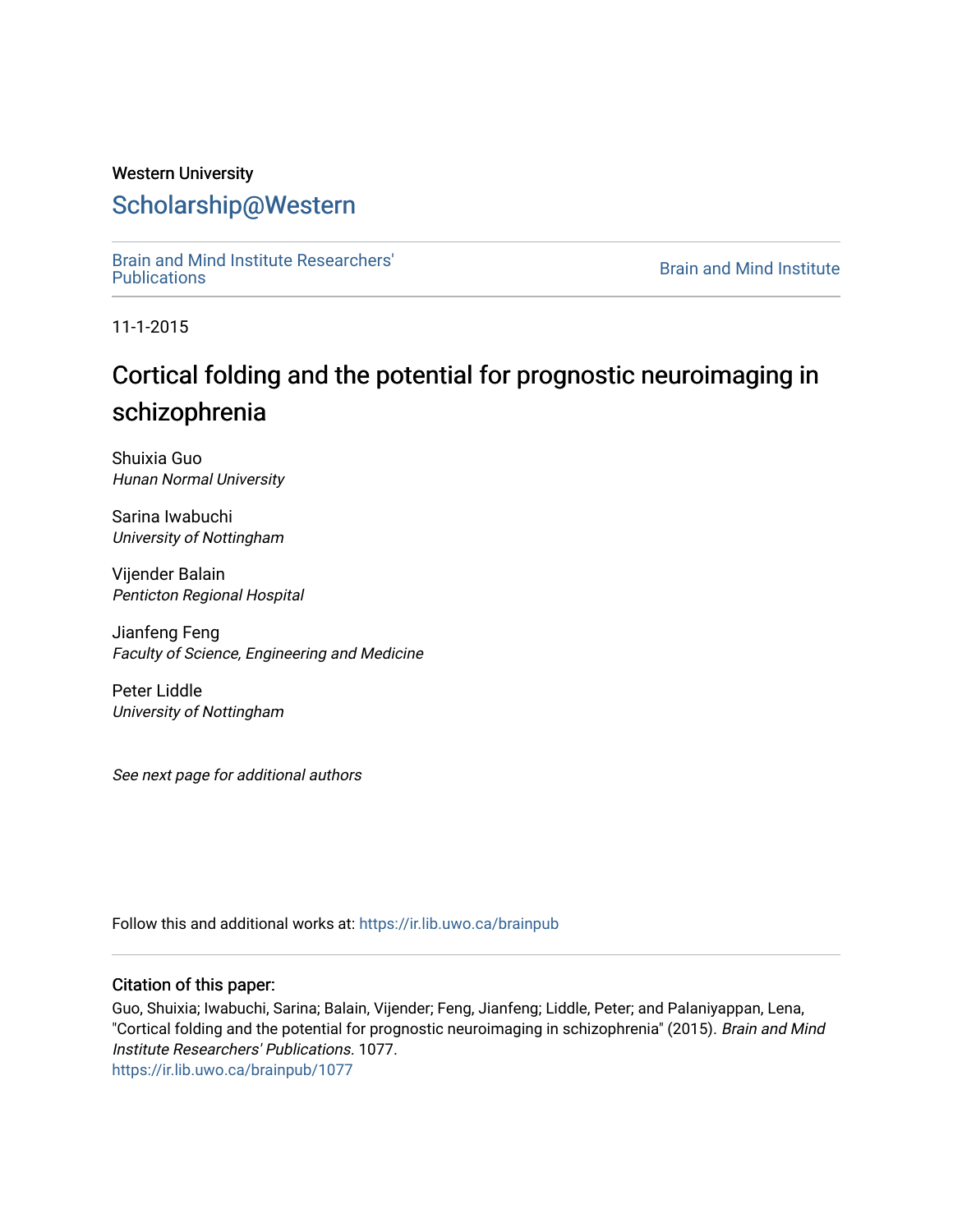## Authors

Shuixia Guo, Sarina Iwabuchi, Vijender Balain, Jianfeng Feng, Peter Liddle, and Lena Palaniyappan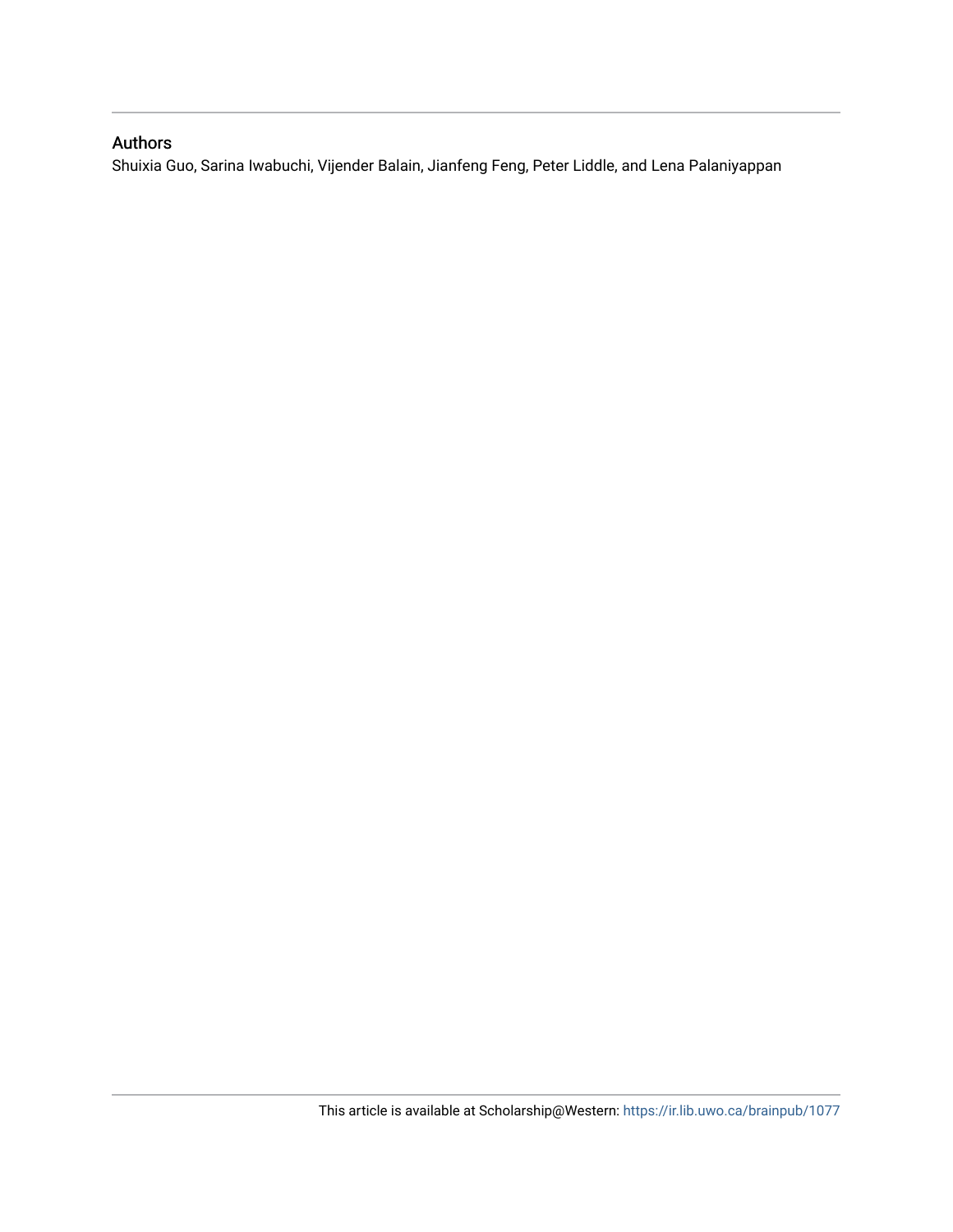### Short report

# Cortical folding and the potential for prognostic neuroimaging in schizophrenia

Shuixia Guo,\* Sarina Iwabuchi,\* Vijender Balain, Jianfeng Feng, Peter Liddle and Lena Palaniyappan

#### Summary

In 41 patients with schizophrenia, we used neuroanatomical information derived from structural imaging to identify patients with more severe illness, characterised by high symptom burden, low processing speed, high degree of illness persistence and lower social and occupational functional capacity. Cortical folding, but not thickness or volume, showed a high discriminatory ability in correctly identifying patients with more severe illness.

#### To date there are no objectives tests that aid prognostic prediction in schizophrenia. Historically, clinical outcomes have improved considerably for medical disorders where severity can be quantified reliably (for example malignancies, asthma). Prognostic prediction, in particular the ability to identify those who will do well in the long term, has proved to be a great challenge in schizophrenia.<sup>1</sup> Neuroimaging offers the great promise of providing objective measures of clinical utility in managing psychosis.2 Recently, the use of multivariate pattern classification in neuroimaging has enabled diagnostic separation at a single patient level.<sup>3</sup> In this study, we investigated whether this approach can reliably discriminate a patient with less severe illness from one with more severe illness. Given the previous observations that cortical thickness, $4$  folding patterns<sup>5</sup> and grey matter volume<sup>6</sup> relate to prognosis in schizophrenia, we employed these surfacebased morphometric measures to identify illness severity.

#### Method

A sample of 41 patients with a DSM-IV diagnosis7 of schizophrenia or schizoaffective disorder was recruited for this study. This sample is described in detail in our previous studies.<sup>8,9</sup> The clinical severity was quantified using a composite index derived from symptom burden, functional ability, cognition and persistence of illness as described in our previous work<sup>8</sup> and in online supplement DS1. Using this severity index, 20 participants were classified as having a high severity of illness with the remaining 21 having a low severity of illness. The clinical and demographic characteristics of the two groups are presented in online supplement DS1 and Table DS1.

Structural magnetic resonance imaging scans obtained from the participants were processed using Freesurfer (5.1.0) (http://surfer.nmr.mgh.harvard.edu/) as previously described.<sup>10</sup> Reconstructed surfaces were inspected for topological defects and edited in accordance with our previous work<sup>11</sup> by a single rater (L.P.) masked to the severity status at the time of surface editing. Cortical folding was measured using local gyrification index proposed by Schaer et al.<sup>12</sup> Cortical thickness was estimated using the standard procedures described by Fischl & Dale.<sup>13</sup> The reconstructed brain surfaces were parcellated using the Destrieux atlas to provide 148 brain regions based on sulcogyral boundaries described by Duvernoy.<sup>14</sup> For each metric, these 148 values were used as features in the classifier.

#### Declaration of interest

L.P.: travel fellowship from Eli Lilly; support in kind from Magstim Co Ltd for a conference presentation. P.L.: honoraria for academic presentations from Janssen-Cilag and Bristol Myers Squibb; advisory panels for Bristol Myers Squibb.

#### Copyright and usage

*B* The Royal College of Psychiatrists 2015. This is an open access article distributed under the terms of the Creative Commons Attribution (CC BY) licence.

We used a linear support vector machine (SVM) proposed by Cortes & Vapnik<sup>15</sup> and implemented by the libsvm toolkit (http://www.csie.ntu.edu.tw/~cjlin/libsvm/). SVM is a statistical discrimination procedure that finds a linear separation surface in the high-dimensional multivariate feature space that maximally separates the training data into two classes as specified by the pre-assigned labels (in this case, high and low severity groups). Based on this separation, the class membership of a new participant (test data) can be predicted, and the accuracy of these predictions quantified. Further details are given in online supplement DS1. We computed test performance measures and diagnostic odds ratio using a leave-one-subject-out (LOSO) cross validation. The statistical significance of these measures was determined using permutation testing  $(n = 1000$  permutations).

#### Results

Table 1 displays the accuracy of the classification and the most significant predictors of the best performing classifier. Given that gender and parental socioeconomic status differed between the two groups, we regressed out the variance explained by these two variables, and repeated the SVM analysis. Our results continued to show a superior, statistically significant accuracy for regional gyrification but not for thickness or volume (online supplement DS1, Fig. DS1 and Tables DS3 and DS4).

#### **Discussion**

To our knowledge, this is the first study to investigate the prospect of exploiting multivariate neuroanatomical information to predict clinical severity of schizophrenia at the individual level. Using a classifier based on the features of cortical folding, we can identify the degree of illness severity in medicated, community-living patients with clinically stable schizophrenia. This predictive ability appears to be a unique feature of folding patterns, as the classifiers based on thickness and volume do not perform significantly above chance when separating high and low illness severity groups. Furthermore, patients with greater illness severity had reduced cortical folding in most brain regions, suggesting that a distributed defect in cortical morphology influences prognosis. Although the accuracy achieved by the gyrification-based classifier is statistically significant, the performance of this classifier is considerably weaker when compared with the multivariate neuroanatomical classifiers tested in the separation of healthy controls from patients with schizophrenia.<sup>16</sup> There may be several

<sup>\*</sup>These authors contributed equally to the work.